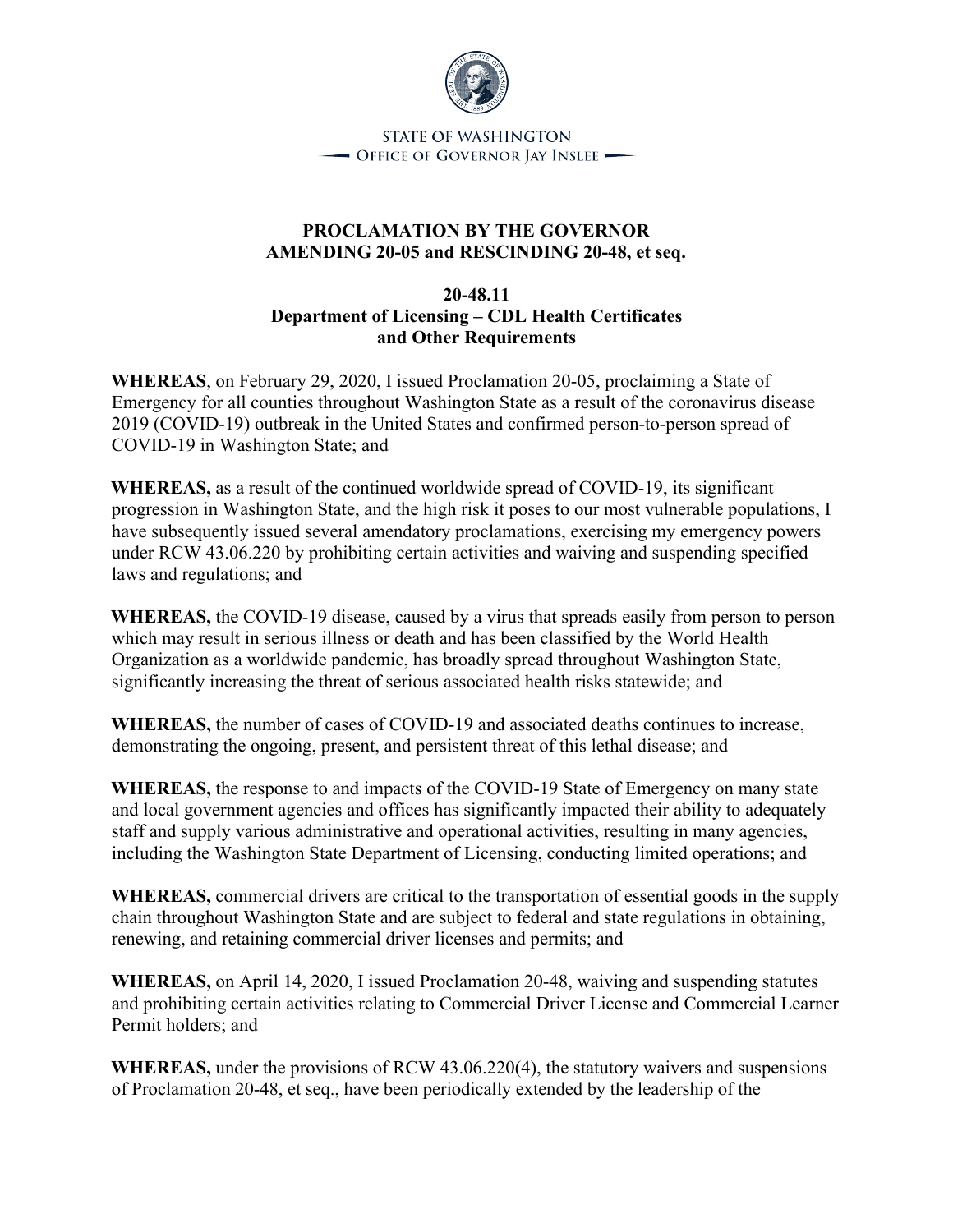Washington State Senate and House of Representatives, and which I have acknowledged and similarly extended the prohibitions therein in subsequent sequentially numbered proclamations; and

**WHEREAS,** on January 15, 2021, under the provisions of RCW 43.06.220(4), the statutory waivers and suspensions of Proclamation 20-48, et seq., were extended by Senate Concurrent Resolution 8402 until the termination of the state of emergency pursuant to RCW 43.06.210, or until rescinded, whichever occurs first; and

**WHEREAS,** although the COVID-19 disease continues to persist as an ongoing and present threat in Washington State, the measures we have taken together as Washingtonians over the past 24 months, including the willingness of Washingtonians to take advantage of the remarkable, lifesaving vaccines being administered throughout the state, have made a difference and have altered the course of the pandemic in fundamental ways; and

**WHEREAS,** although Department of Health statistics reflect the continued persistence of COVID-19 and support the continuation of the state of emergency, health experts and epidemiological modeling experts believe that as a state we have made adequate progress against COVID-19 to begin rescinding or modifying amendatory proclamations related to specific health issues; and

**WHEREAS**, in late February 2022, relevant Federal Motor Carrier Safety Act waivers expired and were not extended, and the Department of Licensing has reasonable capacity to serve its customers safely; and

**WHEREAS**, the Department of Health continues to maintain a Public Health Incident Management Team in coordination with the State Emergency Operations Center and other supporting state agencies to manage the public health aspects of the incident; and

**WHEREAS**, the Washington State Military Department Emergency Management Division, through the State Emergency Operations Center, continues coordinating resources across state government to support the Department of Health and local health officials in alleviating the impacts to people, property, and infrastructure, and continues coordinating with the Department of Health in assessing the impacts and long-term effects of the incident on Washington State and its people.

**NOW, THEREFORE**, I, Jay Inslee, Governor of the state of Washington, immediately terminate and rescind Emergency Proclamation 20-48, et seq., pursuant to RCW 43.06.210. In addition, as a result of the above-noted situation, and under Chapters 38.08, 38.52, and 43.06 RCW, I also hereby proclaim that a state of emergency continues to exist in all counties of Washington State, and that Proclamation 20-05 and all amendments thereto remain in effect as otherwise amended.

I continue to direct that the plans and procedures of the *Washington State Comprehensive Emergency Management Plan* be implemented throughout state government. State agencies and departments are directed to continue utilizing state resources and doing everything reasonably possible to support implementation of the *Washington State Comprehensive Emergency*